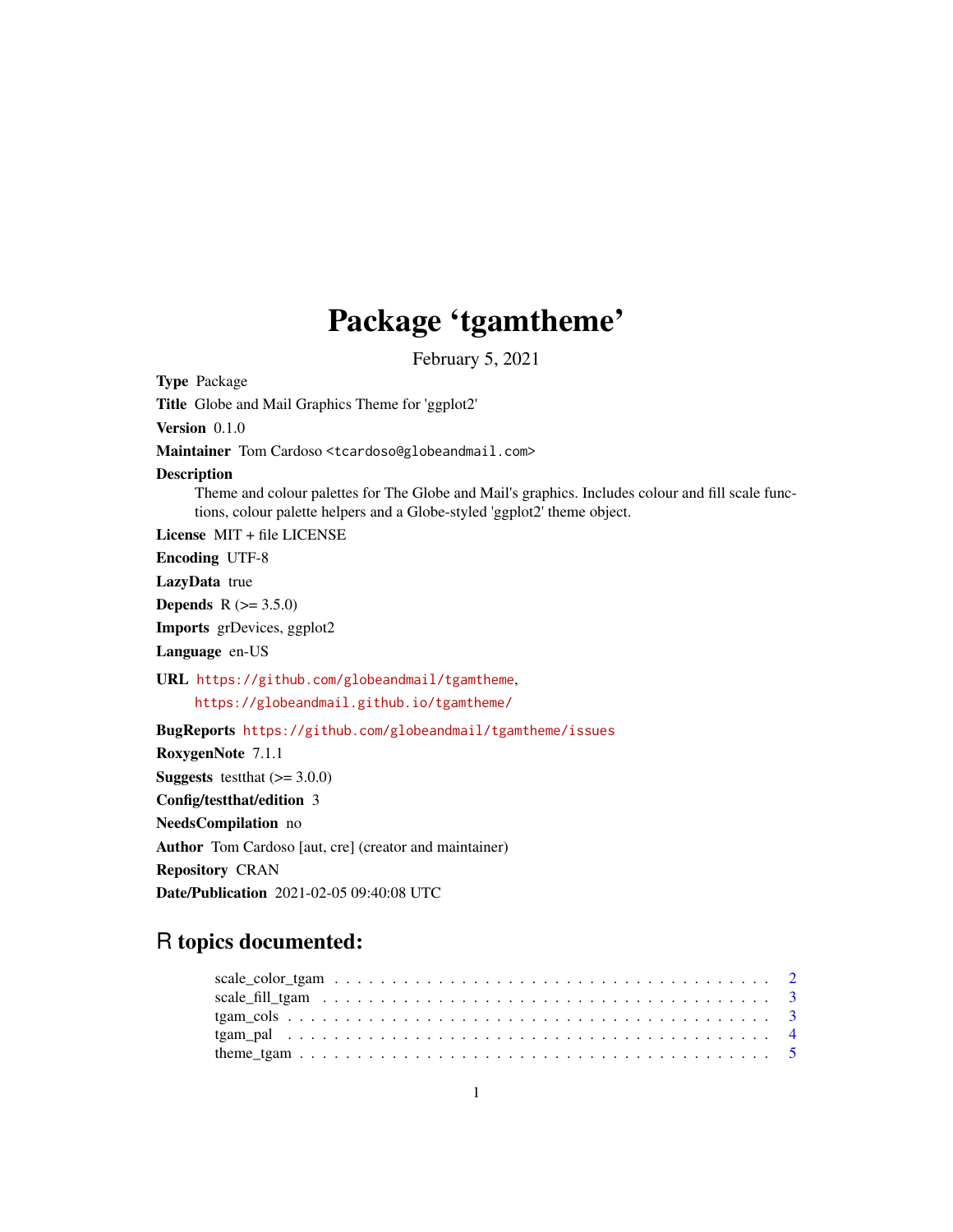<span id="page-1-0"></span>scale\_color\_tgam *Color scale constructor for The Globe and Mail's colors*

# Description

Color scale constructor for The Globe and Mail's colors

#### Usage

```
scale_color_tgam(palette = "main", discrete = TRUE, reverse = FALSE, ...)
scale_colour_tgam(palette = "main", discrete = TRUE, reverse = FALSE, ...)
```
# Arguments

| palette  | Character name of palette in tgam_palettes. Currently, one of 'main' or 'alter-<br>nate'.                                       |
|----------|---------------------------------------------------------------------------------------------------------------------------------|
| discrete | Boolean indicating whether color aesthetic is discrete or not                                                                   |
| reverse  | Boolean indicating whether the palette should be reversed                                                                       |
| $\cdots$ | Additional arguments passed to discrete_scale() or scale_color_gradientn(), used<br>respectively when discrete is TRUE or FALSE |

### Value

A ggplot2 colour scale object, to be passed to a ggplot2 object

# Examples

```
library(ggplot2)
ggplot(diamonds, aes(depth, color = cut)) +
  geom_density() +
  xlim(55, 70) +
  scale_color_tgam()
```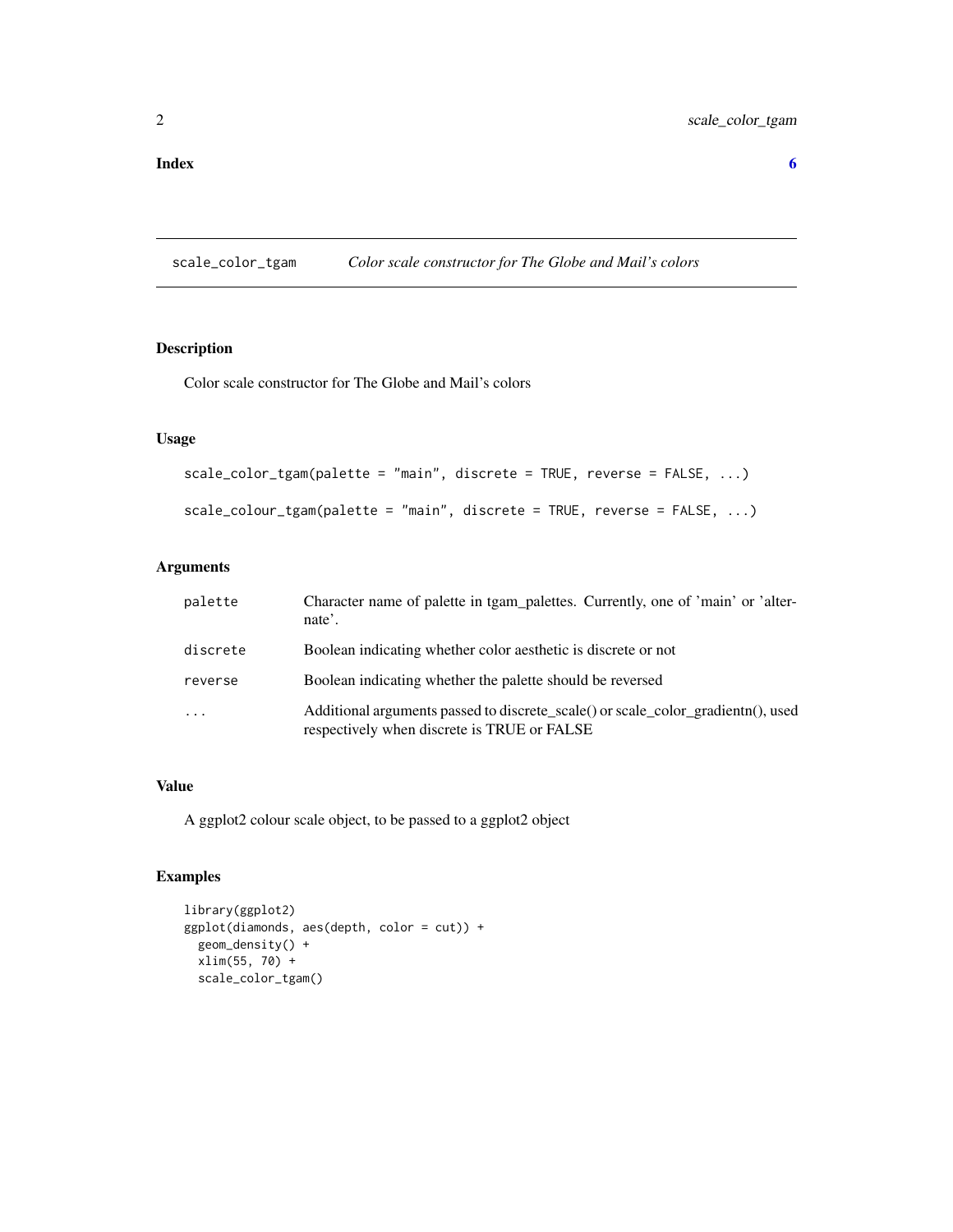<span id="page-2-0"></span>scale\_fill\_tgam *Fill scale constructor for The Globe and Mail's colors*

#### Description

Fill scale constructor for The Globe and Mail's colors

# Usage

```
scale_fill_tgam(palette = "main", discrete = TRUE, reverse = FALSE, ...)
```
# Arguments

| palette                 | Character name of palette in tgam_palettes. Currently, one of 'main' or 'alter-<br>nate'.                                       |
|-------------------------|---------------------------------------------------------------------------------------------------------------------------------|
| discrete                | Boolean indicating whether color aesthetic is discrete or not                                                                   |
| reverse                 | Boolean indicating whether the palette should be reversed                                                                       |
| $\cdot$ $\cdot$ $\cdot$ | Additional arguments passed to discrete scale() or scale fill gradient n(), used<br>respectively when discrete is TRUE or FALSE |

#### Value

A ggplot2 colour scale object, to be passed to a ggplot2 object

## Examples

```
library(ggplot2)
ggplot(diamonds, aes(carat, fill = cut)) +
  geom_density(position = 'fill') +
  scale_fill_tgam()
```

```
tgam_cols Function to extract The Globe and Mail's colors as hex codes
```
# Description

Function to extract The Globe and Mail's colors as hex codes

#### Usage

tgam\_cols(...)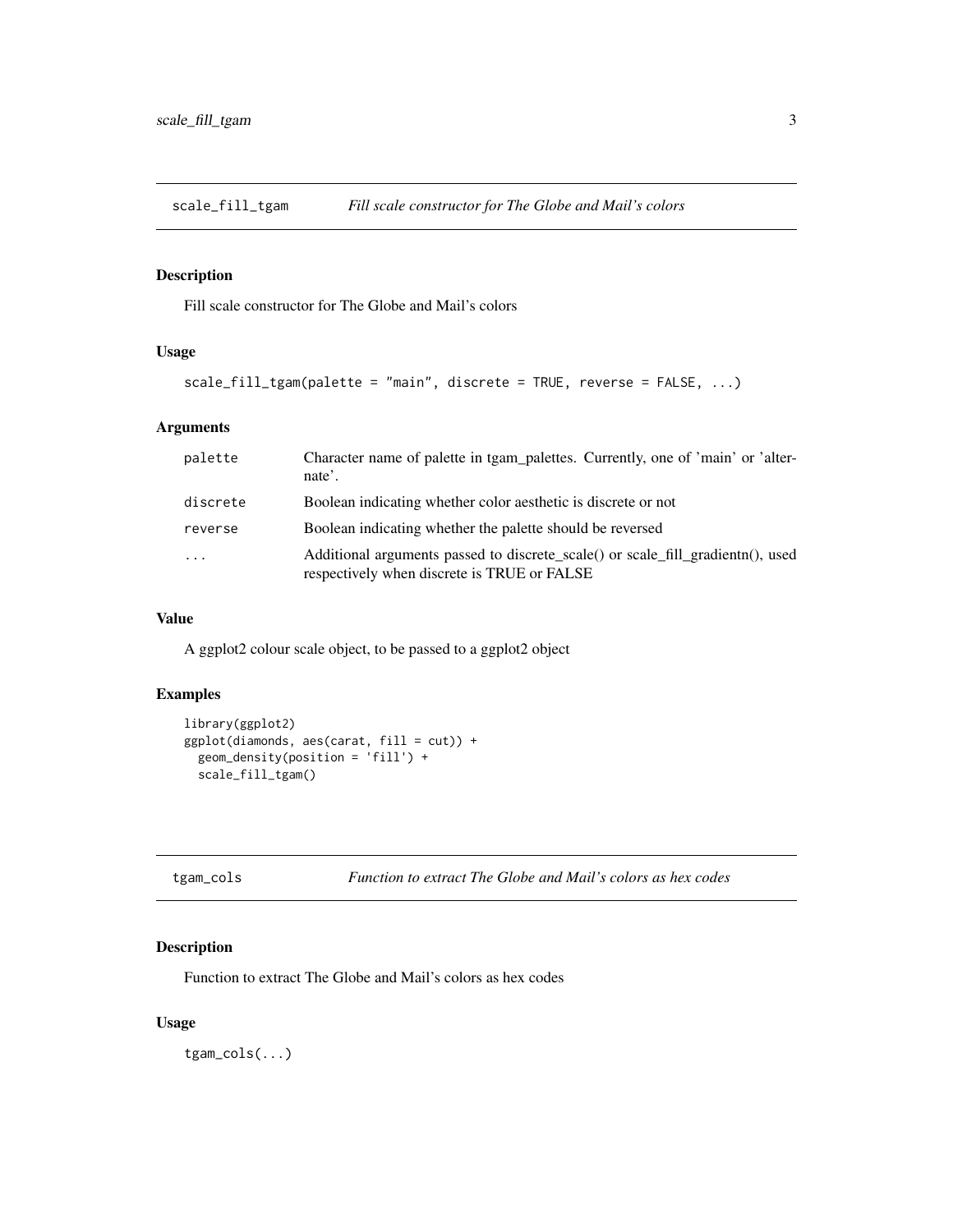#### <span id="page-3-0"></span>Arguments

... Character names of tgam\_colors. Colour names include 'burgundy', 'sky', 'salmon', 'gold', 'gray', 'alt1', 'alt2', 'alt3', 'alt4', 'alt5'.

#### Value

A character vector of one or more colours in The Globe's palette

# Examples

tgam\_cols() tgam\_cols('burgundy')

| tgam_pal |  |
|----------|--|
|          |  |
|          |  |

 $R$ eturn function to interpolate a Globe and Mail color palette

# Description

Return function to interpolate a Globe and Mail color palette

#### Usage

```
tgam_pal(palette = "main", reverse = FALSE, ...)
```
# Arguments

| palette                 | Character name of palette in tgam_palettes. Currently, one of 'main' or 'alter-<br>nate'. |
|-------------------------|-------------------------------------------------------------------------------------------|
| reverse                 | Boolean indicating whether the palette should be reversed                                 |
| $\cdot$ $\cdot$ $\cdot$ | Additional arguments to pass to colorRampPalette()                                        |

#### Value

A character vector of interpolated colour values

# Examples

```
tgam_pal()(3)
tgam_pal(palette = 'alternate')(3)
```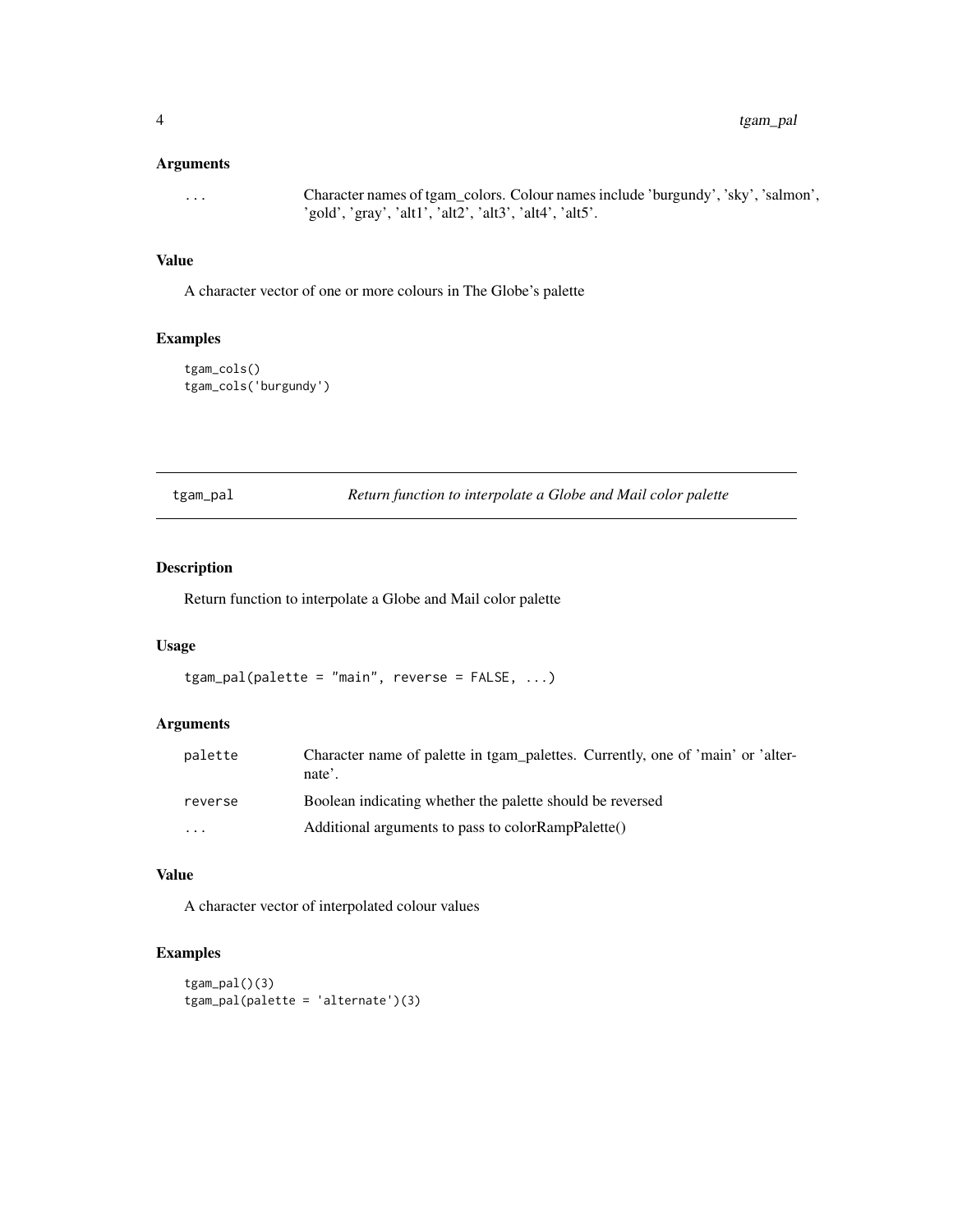<span id="page-4-0"></span>

# Description

Theme function to be passed as an argument during ggplot2 charting.

# Usage

```
theme_tgam(
  size = 12,
  family = "GMsanC-Regular",
  title = "GMsanC-Bold",
  position = "center"
\overline{\phantom{a}}
```
# Arguments

| size     | Base font size                                                                            |
|----------|-------------------------------------------------------------------------------------------|
| family   | Font family                                                                               |
| title    | Font to use for title text                                                                |
| position | How should headings be positioned? Options are 'center' or 'left'. (Default:<br>'center', |

# Value

A ggplot2 theme object, to be passed to a ggplot2 object